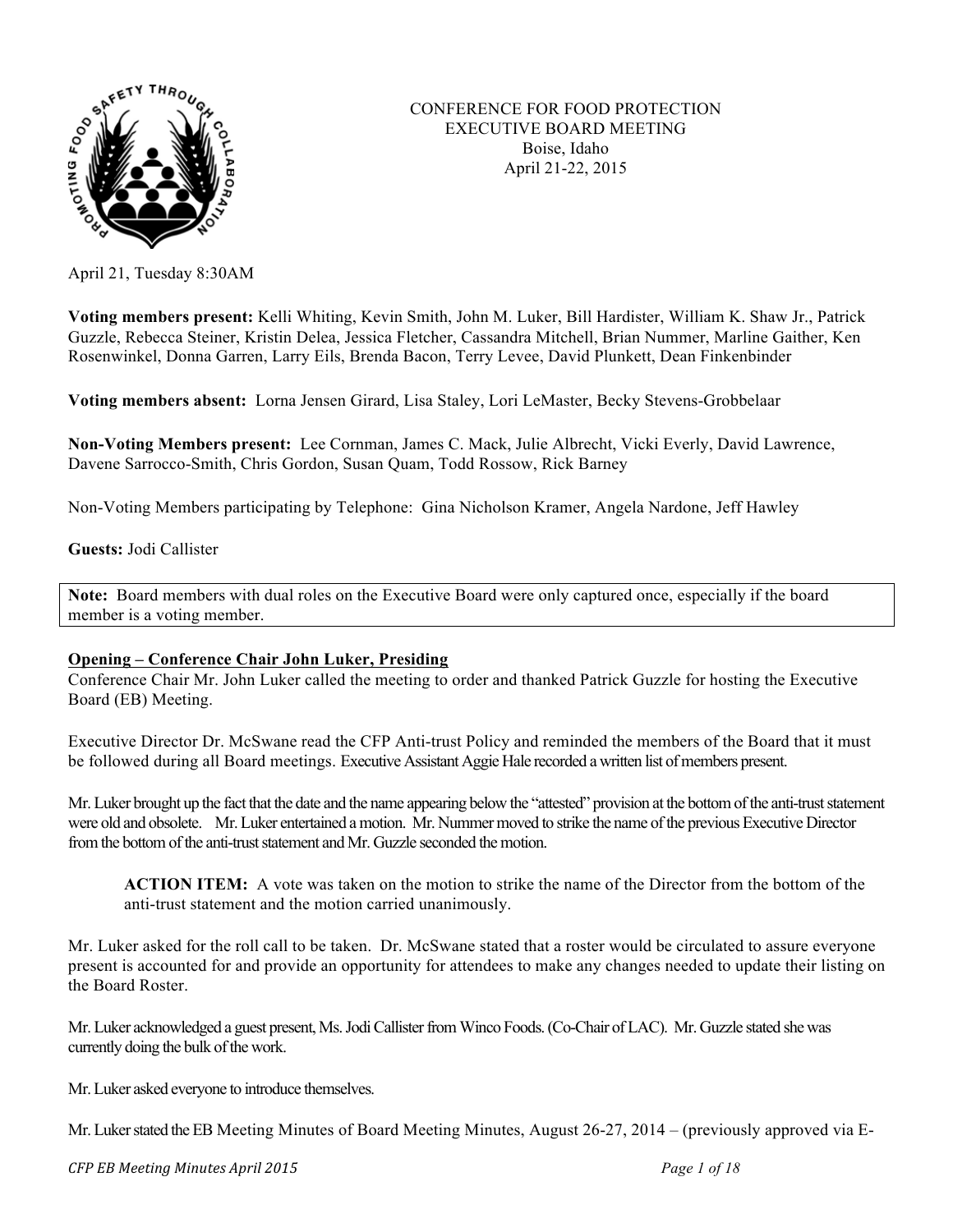ballot) and included in Binder 1, since there were no comments, the minutes stand approved as written.

# **Executive Staff Reports**

#### *Executive Director – David McSwane*

Dr. McSwane went over the ED report submitted. He stated that the meeting is being recorded and to speak up.

Dr. McSwane discussed the letters that were sent to Congress including the newly elected congressional members. The letters asked Congress to continue to support FDA's regulations on unpasteurized milk. The task was completed.

An ad hoc finance committee was created to review the financial health of the organization. He stated Ms. Garren is chairing the ad hoc committee and she will be discussing her report.

The Crumbine award was discussed. The CFP is one of eight organizations co-sponsoring the award. There are 3 applicants for the award in 2015. The jury has not met to date to determine if any of the applicants is worthy of being selected as the winner of the award.

A reminder was made of the approval for Richmond, VA. for next biennial meeting. Contracts have already been signed. Dr. McSwane acknowledged Mr. Chris Gordon and Ms. Julie Henderson and others for assistance on the 2018 biennial meeting.

The next board meeting is August 8-11/12-2015. Information has been provided for reservations. Use the code CFP2015 for proper room rates. Room nights were reserved for the front and back end of the meeting to accommodate those that have to travel a greater distance.

Mr. Nummer discussed that shuttles are available to get to the hotel in Park City. He stated it would be about a 30 minute trip. There is a shuttle available to and from the hotel to downtown. Mr. Nummer is not sure at this time if the shuttle is a hotel shuttle. Dr. McSwane requested Mr. Nummer send him information on logistics.

### *Executive Treasurer – Eric Pippert*

Mr. Pippert discussed the amended report that he submitted. The first Amendment to the report was in regards to first quarter financials. He discussed expenses are rising and secondly, was about the small conference grant. He stated his request for permission to apply for the FDA small conference grant was accepted. He brought up the Boise budget, however he suggested it was better to discuss it at the August meeting. He went over the travel request process. Currently, we are over the \$13,000 budgeted to cover Board member expenses. It was also brought up about those that could not attend and had requested money for this meeting could defray the cost overage stated.

### **ACTION ITEM:**

Dr. Garren moved and seconded by Mr. Rosenwinkel to accept the treasurer's report. A vote was taken and the motion carried.

#### *Executive Assistant – Aggie Hale*

Ms. Hale reported that the new recording device appears to be a much better tool than the previous recorder and hopes this will help in capturing meeting minutes more accurately. She also mentioned the information provided in the written report.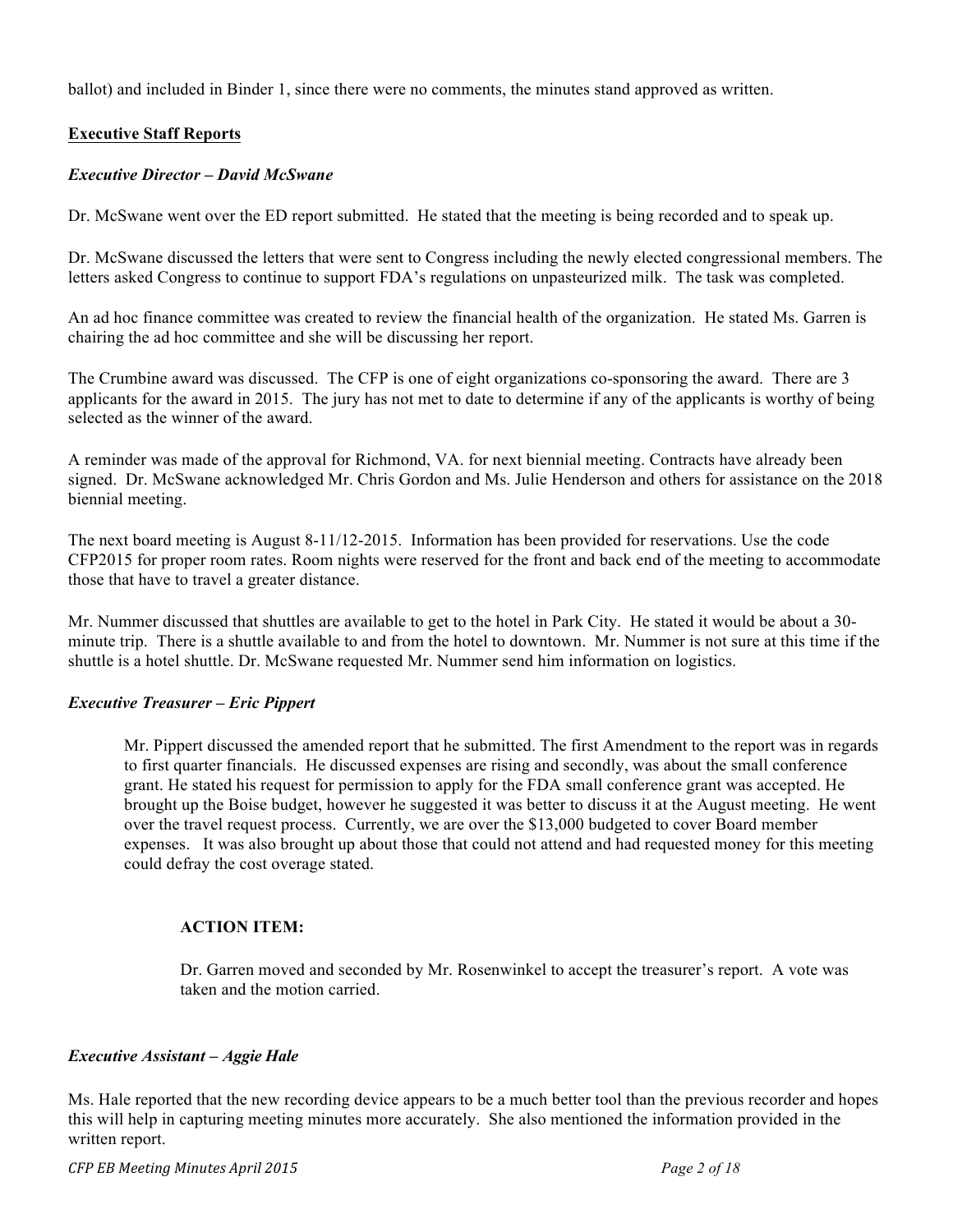Mr. Rossow asked if there were problems with members not receiving emails. Ms. Hale stated she worked with Vertical Response and individuals to straighten it out. She also mentioned the importance of getting the word out that members need to notify us when they make changes to their contact information. Ms. Everly brought up how do issues get resolved with respect to spam, etc. Ms. Quam asked if there is an auto reply function. Ms. Hale stated she would work with our Webmaster to discuss the possibility.

# **ACTION ITEM:**

Mr. Luker entertained a motion to acknowledge the Executive Assistant (EA) report. Ms. Fletcher so moved and Dr. Garren seconded. A vote was taken and the motion carried unanimously.

## **Old Business**

Mr. Luker brought up that the Executive Director's (ED) report was not voted on and entertained a motion to do so.

# **ACTION ITEM:**

Mr. Eils moved to accept the ED report and was seconded by Ms. Gaither. A vote was taken and the motion carried unanimously.

Dr. McSwane contacted Ms. Lemaster by telephone to join the meeting.

## **Mr. Luker brought up the first report under Old Business** –

**1.** The report from the ad hoc Committee on Standards for Documents Published on CFP Website and Peer Reviewed and Non-Peer Reviewed Publications chaired by Dr. Garren.

Dr. Garren stated there was no report at this time.

**2.** Mr. Luker moved on to Mr. Smith regarding developing a list of specific reasons that Councils should choose from when recommending "No Action" on an issue.

Mr. Smith brought up from previous board meetings, the issue of having a method whereby Councils adequately state reasons for no action being taken on Issues presented during the biennial meeting. Mr. Smith re-distributed a handout that he had provided at the last Board meeting and that included examples of possible reasons for consideration. He stated in seeing a list of general categorical reasons for why the Council reached a recommendation of No Action, rather than the Council attempting to craft a single detailed reason. The reason one Council member voted in favor of No Action may be quite different from the reasons another Council member No Action. Achieving consensus on why No Action is not a duty of the Council.

Mr. Smith brought up that Ms. Everly and Ms. Mitchell (Issue Chairs) were involved already regarding the creation of a list of reasons for taking no action. Ms. Everly confirmed they have this on their "to do" list. Mr. Smith asked if Ms. Everly wanted the board to submit comments. She welcomed comments from board members. Ms. Everly stated by the August board meeting a response to this issue would be submitted for consideration.

Mr. Smith went over the comments he submitted for consideration. Discussion was had concerning the validity of standardized comments. Ms. Bacon brought up that "it is already addressed in Food Code" was used frequently. Mr. Smith stated he did not like this response because it does not explain what the intent was for the no action and does not provide a clear message, especially to the state delegates as to what led to the no action. Further discussion ensued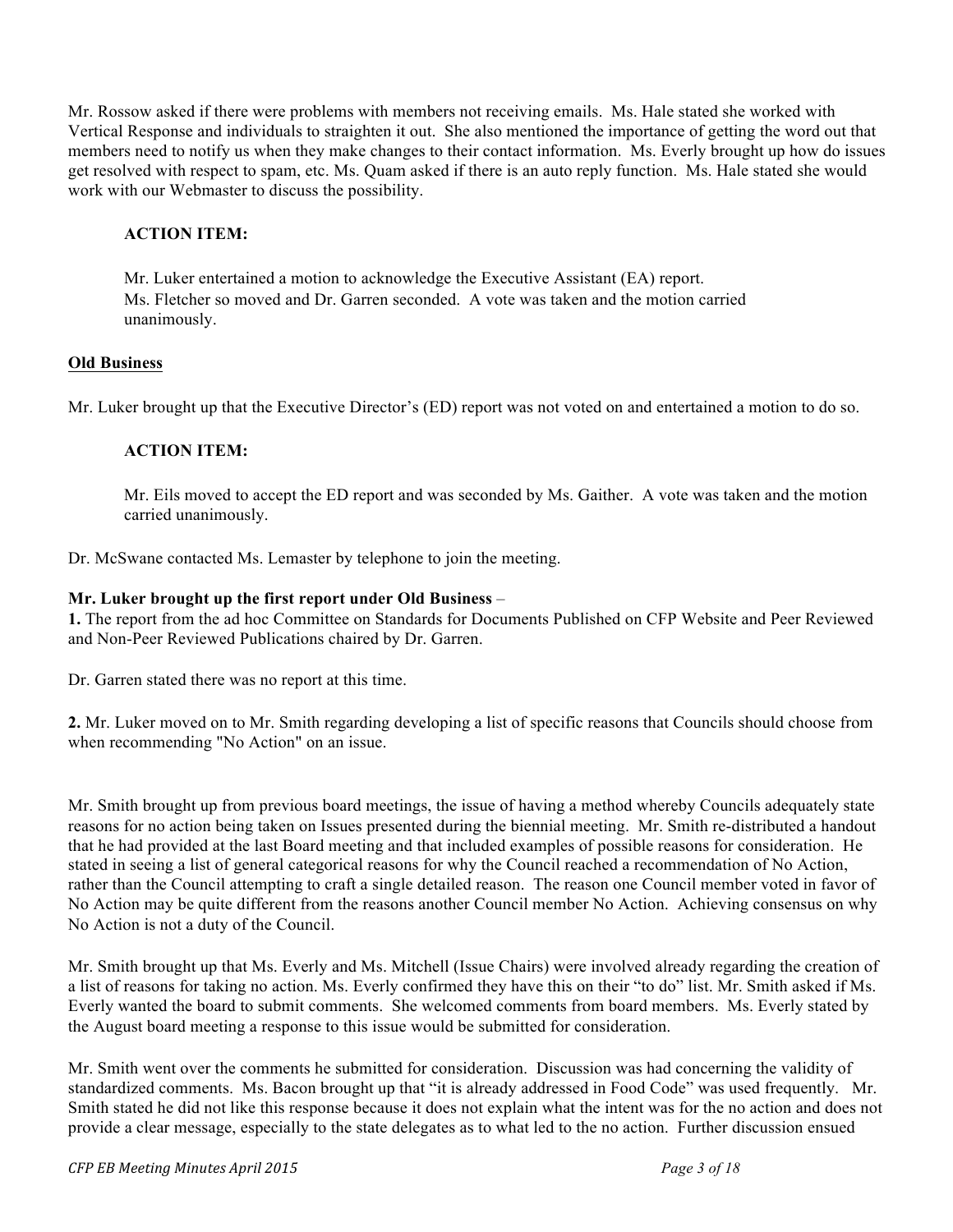regarding the need for a meaningful explanation for the no action. Ms. Everly discussed her understanding that the Issue Chairs were to come up with a guidance document to help give direction on explaining why the no action was given. She envisioned that this would be part of the package of guidance material that would be brought forward to the council for deliberations.

Mr. Luker stated the Issue Committee would be working on this and coming back to the EB in August. Therefore, he suggested that we move on with the agenda items.

Ms. LeMaster stated she was having difficulty hearing the proceedings and elected to end her participation in the conference call.

**3.** Dr. Nummer brought up his concerns regarding how Issues accepted by the Assembly of Delegates at the 2014 biennial meeting that had a recommended solution of "Let FDA figure out what to do." He suggested Mr. Smith might shed some light on what he considers a vague recommendation could result in the issue not being addressed. Mr. Smith stated that this could be a valid solution. However, that a more specific rationale for this comment be made including specific language or references. Mr. Smith suggested a recommendation that a motion be made for a reminder to the FDA to provide a report at least 6 months prior to the next conference the status of recommendations pertaining to Food Coode changes. Dr. Nummer suggested the Conference Chair could do this.

Dr. McSwane reminded the EB that this information is posted on the CFP website already. His concern is that members may not go to the website to find the information. Dr. McSwane discussed the possibility of a reminder through the Vertical Response blast email system for members to see the status reports provided by the FDA on the CFP website.

Mr. Luker brought up that perhaps Dr. Nummer's concern was that sometimes we don't formally hear back from the FDA on a particular issue and this is what needs to be addressed. Dr. Nummer was concerned about two issues for which he felt were not being properly addressed. Mr. Smith stated that one of the issues concerning HACCP was being addressed in the upcoming supplement to the Food Code. However, the issue concerning incubation during cooking is still being considered by FDA This is an example where perhaps a letter to let the CFP know what progress the FDA is making towards providing an adequate response to this issue. Dr. McSwane suggested that the FDA report at the Board meetings, beyond the FDA response letter,should provide information on the FDA's progress and would be the kind of information that could be helpful. CFP could be sent out to the members as a reminder via website and email.

Mr. Luker suggested moving on to the next item on the agenda: Instruction Sheet for State Delegates – Marlene Gaither.

**4.** Ms. Gaither discussed the possibility of creating a boilerplate type check sheet of do's and don'ts on the process to assist state delegates especially if they are new state delegates. Ms. Fletcher stated this document already exists and provided a copy for review. This documented is given to council members during orientation. Ms. Cornman suggested that perhaps during orientation it be further explained to state delegates. Ms. Cornman also suggested further explanation be handled through the mentor program. Ms. Steiner asked what needs updating to the current document? Ms. Cornman shared that these documents have been around for many past biennial meetings and this information is given out to all registered attendees. Ms. Cornman also stated there is a Powerpoint presentation given during the orientation to state delegates. Dr. McSwane suggested Mr. Alan Tart be included in this discussion and that perhaps the information could also be handed out during Mr. Tart's presentation to the state delegates. Mr. Mack agreed with Dr. Garren that a webinar could be created and posted on the website and could also be shared during the mentoring process. This information could also be provided via a welcome letter. Dr. Garren shared that she can possibly provide help with creating a webinar through her current employer. Ms. Bacon agreed with Ms. Sarrocco-Smith that during this process a segment should be included concerning guidance for presenters. It was suggested that Ms. Gaither review the document(s) in question. She also asked if anyone would like to assist her in this area. Dr. McSwane suggested Mr. Tart be asked to review the existing documents as well. Ms. Mitchell stated that Dr. Garren's idea for a webinar would be helpful.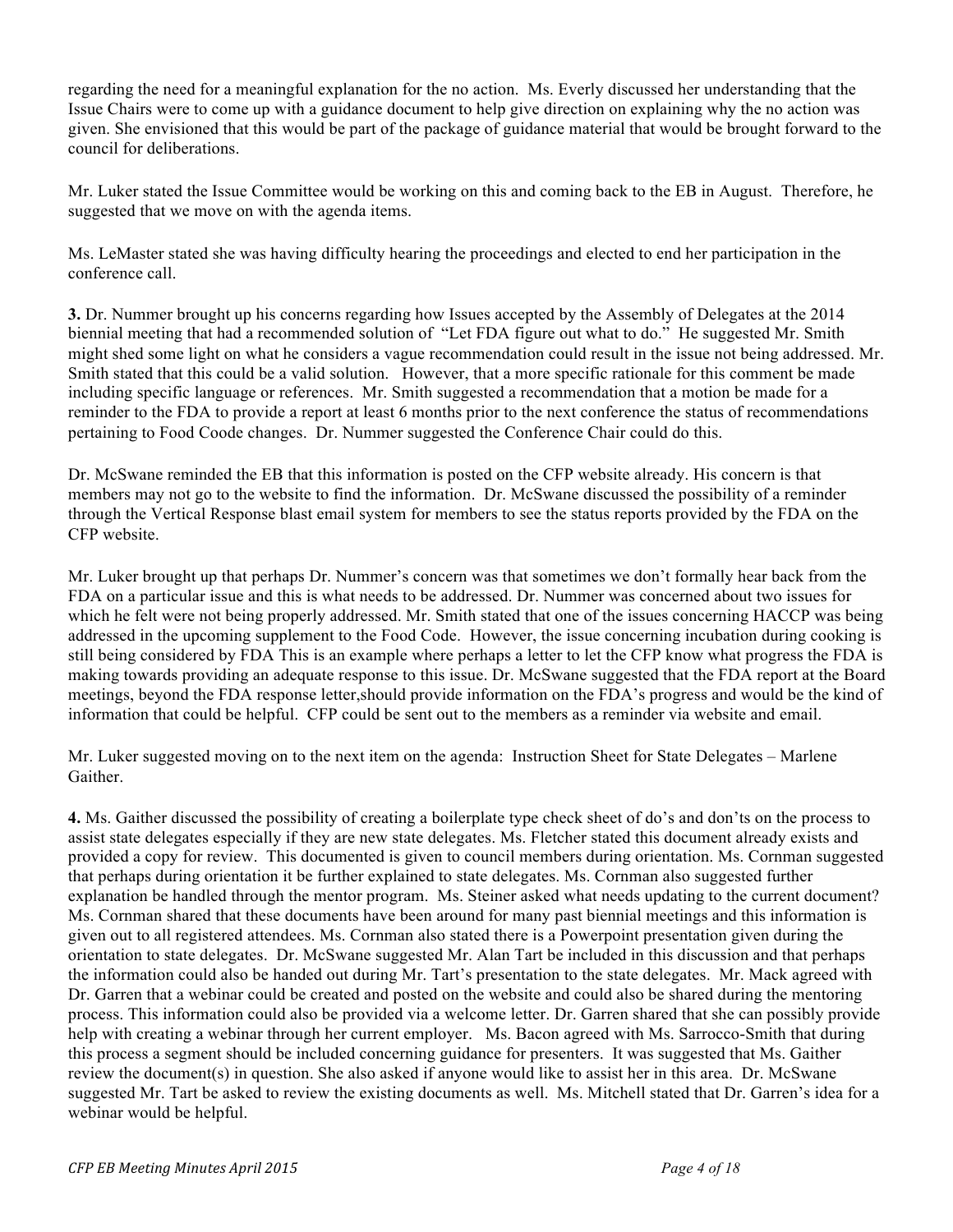Mr. Luker introduced Ms. Cornman to discuss the issue: Identifying the role of voting and non-voting (at-large) committee members during meetings and calls.

**5.** Ms. Cornman discussed the history and the process that went into establishing language on committee size and was officially written into the current Constitution and Bylaws. Ms. Cornman requested that if there were any concern on readdressing this issue she would welcome dialog on addressing issues such as at-large members. All membership must go through the board as specified in the Constitution and Bylaws. She mentioned this was a concern expressed at the last EB meeting. Dr. McSwane suggested that council chairs check with their committees to see if they are having problems regarding this situation. It is important to make sure only "official" members that are approved by the Board of CFP are the only ones that have a vote.

Ms. Quam stated the situation has more or less corrected itself. Mr. Guzzle mentioned that committees are cyclical in interest and participation. It is up to council chairs/vice chairs to be involved and to be clear as to the roles of voting and non-voting members. Ms. Sarrocco-Smith asked if there was a need to place a cap on the number of non-voting, at-large members? Mr. Rossow reiterated the importance of maintaining balance.

Mr. Levee asked what is the will of the EB? Ms. Cornman stated it has been fully discussed and left at the status quo at this time.

10:30am Break

Mr. Luker brought forward the request for Council Reports.

## **COUNCIL I REPORTS** – Chris Gordon, Rick Barney

Mr. Gordon directed attention to the reports submitted by all the Committees under Council I. Mr. Gordon held 3 conference calls with all committees. Committee Chairs meet with Council Chairs once a month by phone. All updated rosters have also been submitted.

#### **Council I Committees:**

Food Recovery -No items presented by the committee for Board approval.

Ice Maker Equipment Cleaning and Sanitizing - No items presented by the committee for Board approval.

Plan Review (discussed holding a meeting at the NEHA conference, however, it appears the Committee will not hold a face to face meeting, therefore the Chairs are not recommending this action to the EB)

Unattended Food Establishments - Susan Kowalczyk will be on committee as a voting regulatory member, and Scott Gilliam who was a regulatory voting member has transitioned to industry and represents that constituency on the committee.

Oyster Committee - No items presented by the committee for Board approval.

## **ACTION ITEM:**

Mr. Finkenbinder moved and Mr. Plunkett seconded to acknowledge the Council I report and rosters. No discussion. A vote was taken and the motion carried unanimously.

### **COUNCIL II REPORT** – Susan Quam, David Lawrence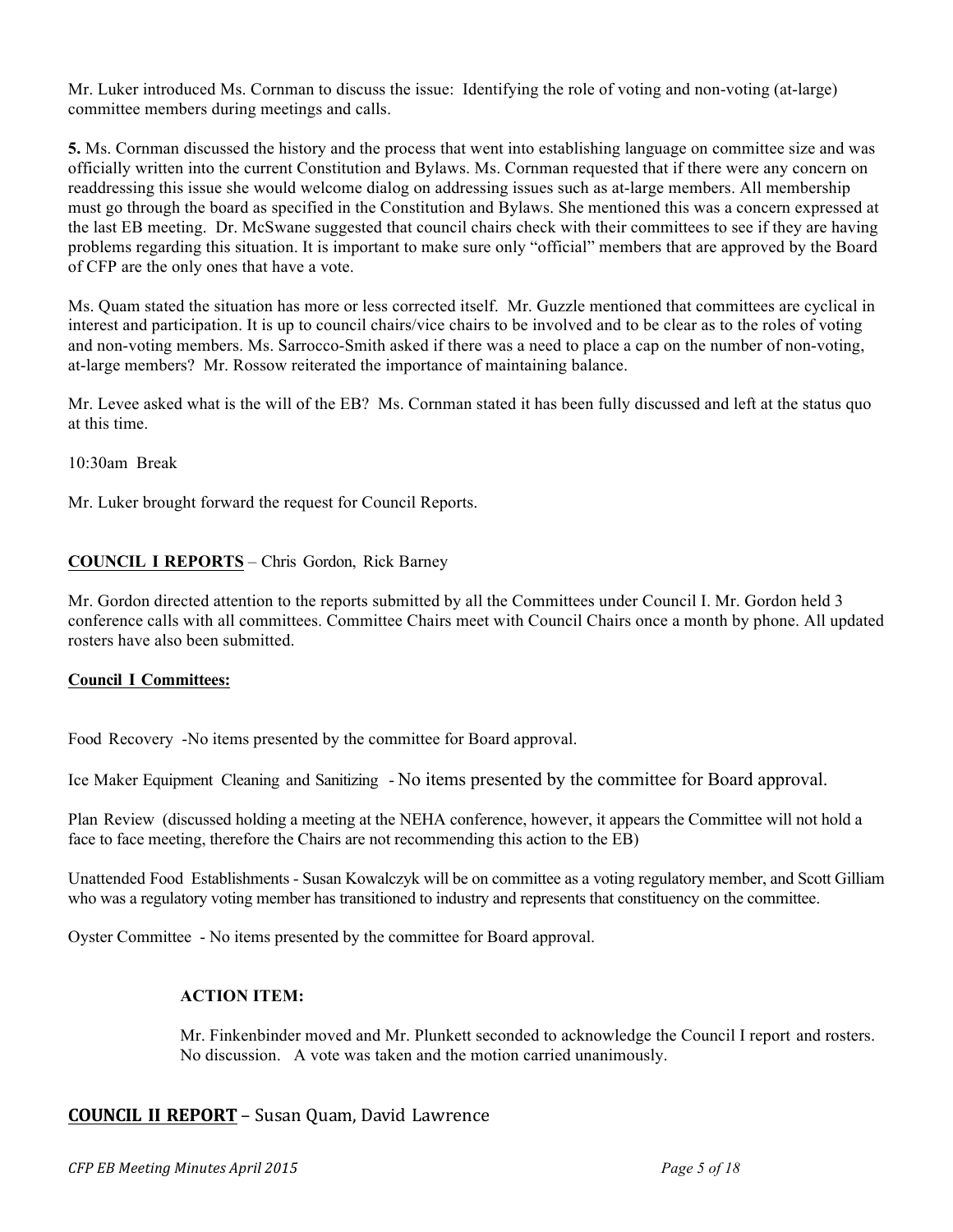Ms. Quam discussed the current progress of the committees and requested the EB approve changes listed below. All four Committees have been actively meeting.

## **Council II Committees:**

Certification of Food Safety Regulatory Professionals - (asked the EB for approval of changes in roster due to constituency changes: see report)

Demonstration of Knowledge - No items presented by the committee for Board approval.

Employee Food Safety Training Employee Food Safety Committee - (Committee had a change of Committee Chair. The committee did get behind because of leadership changes. Committee is looking to be re-formed due to volume of work. The Committee held a face-to-face meeting.)

Interdisciplinary Foodborne Illness Training - No items presented by the committee for Board approval.

### **ACTION ITEM:**

Mr. Luker entertained a motion to acknowledge reports and approve the requested change in roster. Ms. Bacon moved and Mr. Finkenbinder seconded to acknowledge the report with the requested change. No discussion. A vote was taken and the motion carried unanimously.

# **COUNCIL III REPORT** – Todd Rossow, Davene Sarrocco-Smith

### **Council III Committees:**

Mr. Rossow discussed the progress of Council III's committees. He stated he was pleased with the progress made by the two Committees. Both Committees have included their reports and rosters. The two action items the Committees want to put forward are listed below. He then began by discussing the Listeria Retail Guidelines Committee.

**Listeria Retail Guidelines Committee** - (asked the EB for approval of changes to the roster)

A Board member asked about the charge of the Listeria Committee. Mr. Rossow stated the committee's charge was to revise the "2006 Voluntary Guidelines of Sanitation Practices Standard Operating Procedures and Good Retail Practices to Minimize Contamination and Growth of Listeria monocytogenes Within Food Establishments".

Ms. Mitchell asked Mr. Rossow how the Committee accomplished inactivating a Committee member. Mr. Rossow said he believed the Committee followed the proper procedure. The Committee Chairs did attempt numerous times to contact the member with no results.

**Hand Hygiene Committee** – (asked the EB for approval of changes to the roster, however the Committee believes there is still balance of the Committee, which is now 8 industry and 6 regulatory. One regulatory member moved from a voting to a non-voting "at-large position" and the Committee stated they could not find another regulator.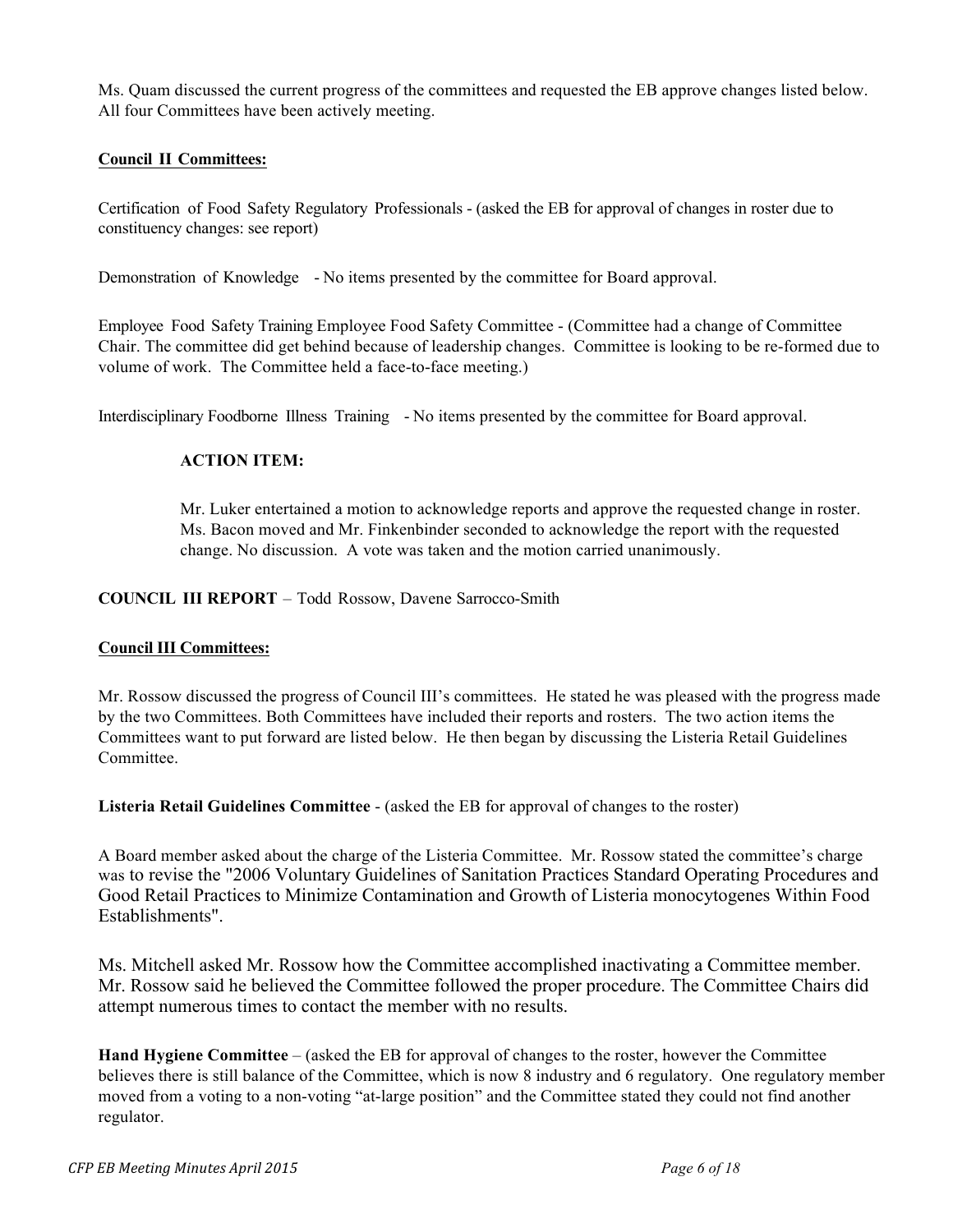The Hand Hygiene Committee did meet and Mr. Rossow stated that Ms. Sarrocco-Smith sat in on their conference calls.

The Committee requested clarification in the form of language changes for charges to Issue 2014 III-011: Item a - Ascertain if additional definitions are necessary to clarify the hand hygiene procedures listed in the Food Code.

Mr. Rossow stated it was not the Committee's intent to eliminate the charge, but have the charge clarified. The Committee proposed to the EB, language for clarification purposes based on the Committee's unanimous recommendations, see the charges with the proposed additional language as submitted by Hand Hygiene Committee in their Report)

Mr. Rossow suggested going through each proposed language changes to charges separately.

Mr. Smith reiterated that a discussion was had on committees changing charges. He asked if it would be better if rather than change a charge, if the EB would allow for further recommendations from the Committee as a reasonable fulfillment of the charge? Mr. Smith asked if this was ok with respect to maintaining the intent of the charge or does the Committee want to change the charge? Ms. Sarrocco-Smith stated yes to clarification not changing the charge.

charge.

# **ACTION ITEM:**

Mr. Smith made a motion for the Executive Board to advise the Co-Chairs of the Hand Hygiene Committee that it is appropriate for the Committee to pursue the development of proposed recommendations as part of the fulfillment of the existing Charge a.

Discussion ensued. Dr. Garren agreed with Mr. Smith regarding the intent vs. changing the language of the charges in the Issue. Ms. Albrecht brought up that a motion was on the floor and there was no second prior to discussion. Mr. Levee stated that Mr. Smith did make a motion and asked Mr. Smith if this was so. Mr. Smith clarified that his motion was only with respect to Charge a. Mr. Luker asked if there was a second to the motion. Mr. Eils seconded the motion.

Ms. Everly stated that from an Issue review standpoint she does not understand the motion. She suggested that perhaps the Committee asks for an additional charge that asks for recommendations regarding the definitions they have identified that need clarity. She stated she is only referring to Charge "a "at this time.

Mr. Levee shared that at the last biennial meeting he dealt with this situation and he came away with the understanding that a charge could not be changed by adding or subtracting anything to the original charge. Discussion ensued as to the capability of adding additional language with respect to clarification as long as the original charge was not changed. Ms. Cornman stated that language was changed last biennial meeting to Conference Procedures regarding the situation. She asked if the EB wanted to hear the language and the answer was yes. At this point she read the language in Section 8 – Committees, Subsection G – 1 of the *2014 CFP Biennial Meeting/Conference Procedures*.

Mr. Smith reiterated that the EB should respond to the Committee stating that the EB agreed with their request for clarification thus meeting the intent of the charge. Mr. Smith stated that perhaps adding an additional Issue would then mean the EB is adding a charge and to that he believes the EB should stay clear. Mr. Eils agrees with Mr. Smith that we cannot change the charge, but the EB can provide a response by saying their proposed language can be accepted as recommendations, but not change the language of the charges.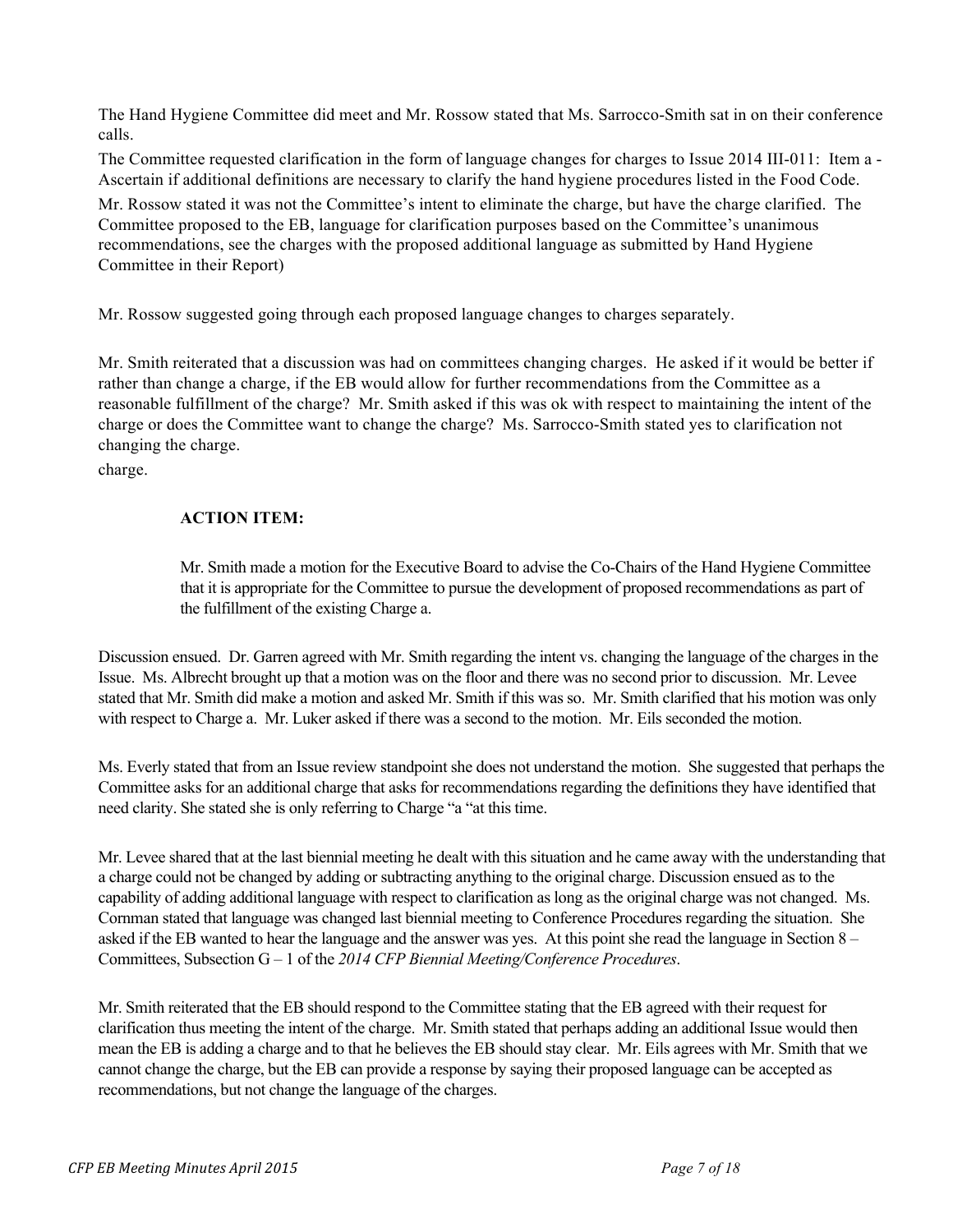Mr. Guzzle asked if we could strike the words in the report "or revision" and just keep it as the Committee is seeking clarification. He stated he did not know if this was appropriate.

Mr. Eils stated you could not change the language in the report. Dr. Garren stated that she agreed with Mr. Smith and she suggested that the EB agrees with clarification as stated in the Committee report, but not revisions to the charges. Dr. Garren suggested that the Committee include in the Committee final report that the EB provided clarification to the charge, but not changes to the language of the charge or something to that effect so that during Council deliberation someone could not say that this was not what the charge stated.

Dr. McSwane asked Mr. Smith if his proposed language in his motion did in fact address the will of the EB to provide clarification to the Committee by recognizing their proposed language to meet the intent of the charge without changing the charge as originally written. Mr. Smith answered in the affirmative.

Mr. Luker stated there was a motion and a second on the floor. Mr. Rosenwinkel asked to repeat the motion.

Mr. Smith repeated the motion: that the EB advise the Chair of the Committee that if the Committee chooses to propose recommendations, such anactivity would be consistent with the original charges to the Committee. better

## **ACTION ITEM:**

Mr. Rosenwinkel made a friendly amendment to Mr. Smith's motion on Charge a of the Committee and it was seconded by Mr. Finkenbinder, that the Executive Board give clarification to the Hand Hygiene Committee through the Council Chair that the Committee can choose to explain how they fulfilled the charges by the recommendations as stated in their report. However, charges cannot be changed or removed. Mr. Luker asked for a vote on the amendment to the motion. No further discussion. A vote was taken and the motion carried unanimously.

Mr. Rossow asked the EB if the same resolution for Charge a could be applied to Charge c. Ms. Mitchell asked why we are asking for the same thing to be done for Charge c as done for Charge a. She asked if the EB could go back and change the previous motion to include c as well?

Dr. Garren stated that the language proposed by the Committee is better language and she does agree with the clarification. However, the charge needs to remain as written. Therefore, this is a clarifying statement.

### **ACTION ITEM:**

Dr. Garren moves and Mr. Rosenwinkel seconded, that the clarifying language to Charge "a" is warranted to include methods and available research. However, the language of the original charge remains the same. Mr. Luker asked for a vote. No further discussion. The vote was taken and carried unanimously.

Mr. Rossow brought up his last request and that is to address Charge d. He read that section of the Committee report.

# **ACTION ITEM:**

Dr. Garren made a motion and Mr. Rosenwinkel seconded, stating the request to remove the charge is denied. The Executive Board felt that the committee had completed the charge as written. \* See excerpt of the Committee Report. The Council Chair will take back to the Committee Chair what the Executive Board discussed regarding Charge d.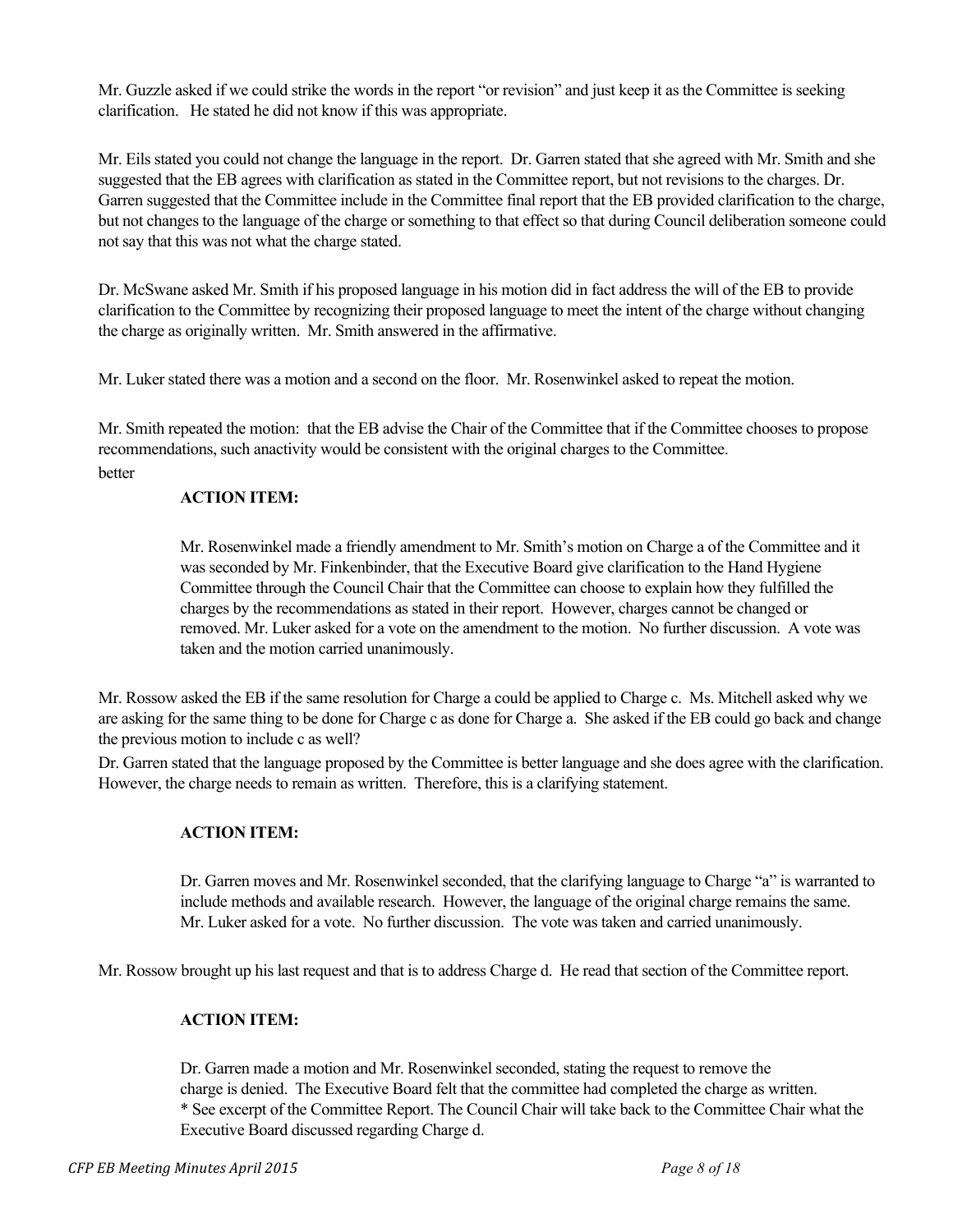\* Original Charge: d. Review available research on the efficacy and public health significance of

antibacterial soaps, and their impact on hand hygiene procedures in the food industry. Proposed Revision:

The committee voted unanimously to request that this charge be removed. FDA published a proposed rule regarding the available data and FDA's criteria for establishing the safety and effectiveness of antiseptic washes for consumer use in December 2013. Although CDER has not yet defined antiseptic criteria for food handler use, we plan to address these products in the future. Should the Board deny the request to remove this charge, the committee requests to not be required to make a recommendation to the next Conference on this charge.

Dr. Garren suggested the Committee might choose to include or not include some of the language in their proposed revision in their final report as to why the Committee felt they could not fulfill the charge as written.

Mr. Smith asked if any committee has the right to come back and say they could not fulfill this charge as written. Ms. Everly stated that yes they can as long as they say why they could not fulfill the charge. Mr. Rosenwinkel restated that the EB could not remove the charge.

# **ACTION ITEM:**

Ms. Bacon moved and Mr. Rosenwinkel seconded, to acknowledge Council III Committee Reports and approve the rosters. There was no further discussion. Mr. Luker asked for a vote. The vote was taken and the motion carried unanimously.

Mr. Guzzle and Ms. Callister from the LAC handed out goodie bags and provided information about the local area.

Lunch Break – Ivy Room

# **Standing Committee Reports**

### **Constitution, Bylaws/Procedures** – Lee Cornman

Ms. Cornman discussed charges from 2014 biennial Meeting. She discussed merging documents together. She has been looking at what other similar organizations have done such as the National Conference on Interstate Milk Shipments and Interstate Shellfish Sanitation Conference. She mentioned the charge to change language and it was changed from ad hoc committee to read council committee.

A member of the Constitution and Bylaws (C&B) Committee submitted questions (See Constitution and Bylaws/Procedures Committee report) to bring to the Board. Ms. Cornman asked if it was the will of the Board to discuss these questions now or later? Mr. Luker asked if the EB wanted to discuss now? Ms. Everly discussed the first item from the list - "discuss submitting the same Issue for Council consideration repeatedly at biennial meetings". She mentioned that it is difficult for the Issue reviewers when the same issue is submitted repeatedly. Issue reviewers would have to go back and look at previous submissions. She questioned whether limiting a person to submitting the same issue repeatedly may be limiting a person's rights. More importantly having to create guidance and going back to see if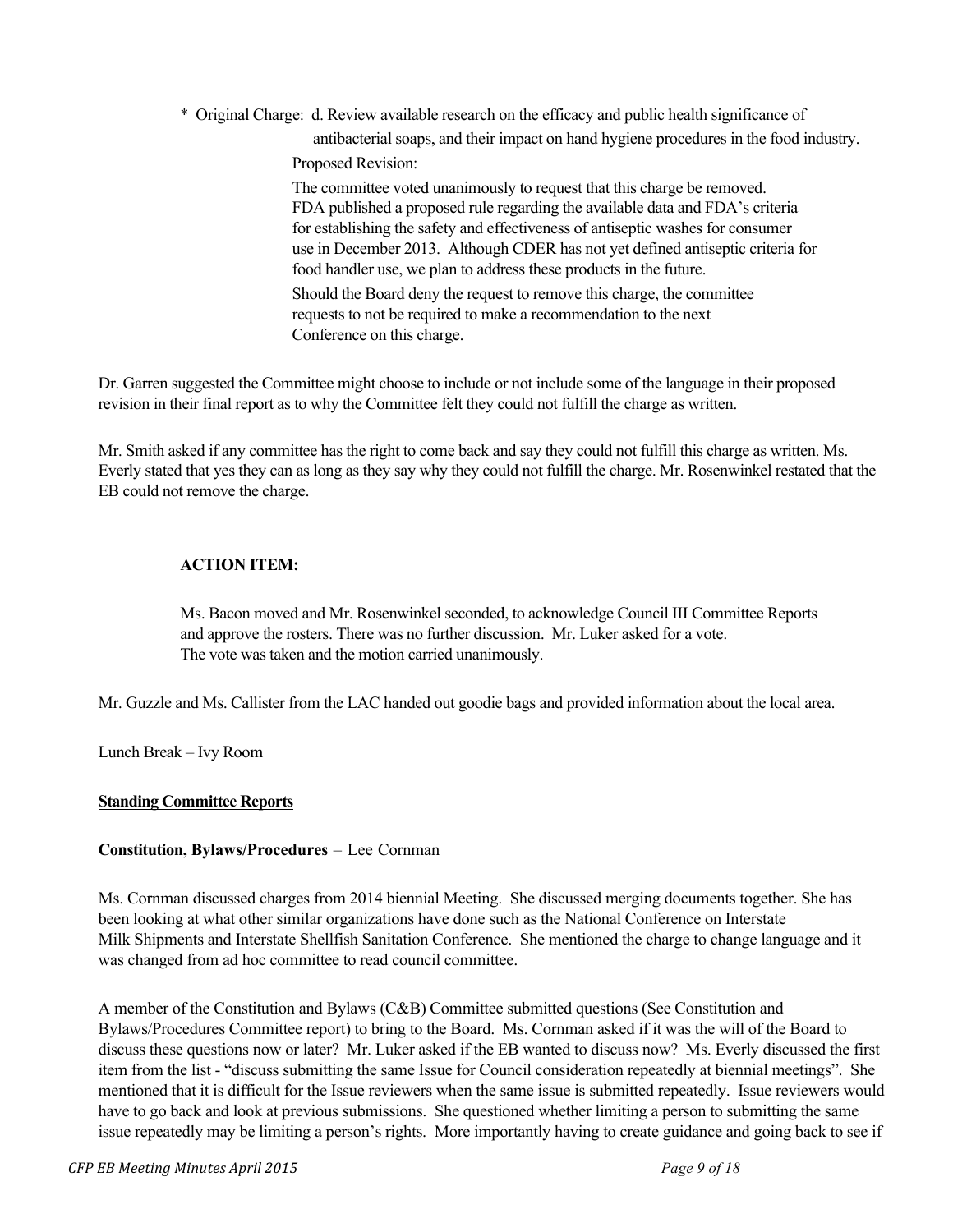in fact the issue was exactly the same would create a whole extra hurdle for the issue reviewers. If this request was approved, she felt it would put a heavier burden on the issue reviewers. Dr. Albrecht suggested the submitter be required to submit a copy of their previous submittals. Ms. Everly stated that if they do not do that it would begin the cycle of looking back through previous meetings for the issue and compare. Mr. Rosenwinkel stated that individuals should not be restricted. Dr. Garren asked if drop down boxes could be included to help. However, this would still be a challenge. Mr. Gordon agreed that limiting someone is not appropriate. He also asked if we are discussing each item separately or speaking in general. He addressed item two, prohibiting the creation of a committee as a recommended solution. Dr. Nummer asked if these questions were meant for the Committee itself or the EB. Ms. Cornman stated that the individual wanted this to be discussed to the Committee as a whole. Ms. Cornman said she was putting it before the EB for discussion. Ms. Everly stated there are not enough committees and due to subject matter the issue reviewers often have suggested that the subject is complex enough to justify it be studied through the committee process. Ms. Cornman brought up discussion of item three, the question of how to handle "no action" extractions. Ms. Bacon made the point that the ad hoc committee created to deal with extracted no action issues submitted to EB needs to be more balanced. Dr. McSwane, who was on the previous ad hoc committee felt his experience was that the balance was there. Mr. Rosenwinkel suggested adding council members to the ad hoc committee that are either for or against the issue involved depending on who extracted the issue. Mr. Eils does not agree with removing the term "option" from the language. Mr. Guzzle asked if there was any data on how many no actions by the councils were overridden by the Board. He does not feel this is a problem. Mr. Plunkett who is new to the CFP stated the last extracted issue brought to the Board was his and he did not feel the ad hoc committee was unbalanced. Mr. Guzzle brought up the fact that if this were not an overwhelming problem it would be unjust to the body of delegates who decides whether the no action by the council should be overturned. Mr. Rosenwinkel brought up that it was not the will of the council to change the current process. He also agreed with Ms. Bacon that perhaps the balance on the ad hoc committee should be adjusted. Someone stated they did not see the ad hoc committee as biased. Item 4 – discussion on imbalance of industry on Council I because vendors should not have the same voting rights as regulated industry and regulators. Ms. Everly felt it would not be appropriate to remove those individuals who are part of the CFP. Ms. Everly asked for a count of constituencies. At this time the constituencies are as follows:

Academia – 22, Consumer – 6, District/Tribal/Territory Regulator – 3, Federal Regulator – 42, Local Regulator – 57, State Regulator 107, Emeritus – 1, Retail Food – 93, Foods Service – 94, Vending/Distribution – 6, Food Industry Support 130, Student  $-1$ .

Ms. Cornman reviewed the number of industry vs. regulator for Council I. The individual submitting this question does not want any support industry, but only be regulated industry as voting members. Mr. Smith suggested that only two of the four "other" industry be from a support constituency. Discussion in general is supportive of the status quo.

### **ACTION ITEM:**

Dr. Garren moved and Mr. Finkenbinder seconded, to acknowledge the Constitution and Bylaws report.

# **ACTION ITEM:**

A friendly amendment to the original motion made by Dr. Garren and seconded by Mr. Findenbinder was made by Dr. Nummer and seconded by Mr. Eils to acknowledge the report and go back to the Constitution and Bylaws committee with comments made at this EB meeting.

### **Issue Committee** – Vicki Everly and Cassandra Mitchell

Ms. Mitchell reviewed the Committee report submitted and discussed the charges and timelines. She went over the changes to be implemented on the website upgrades and discussions with the Webmaster Mr. Kevin Hamstra. Activities to be completed include reviewing the recent statements for no actions. Also for the committee members will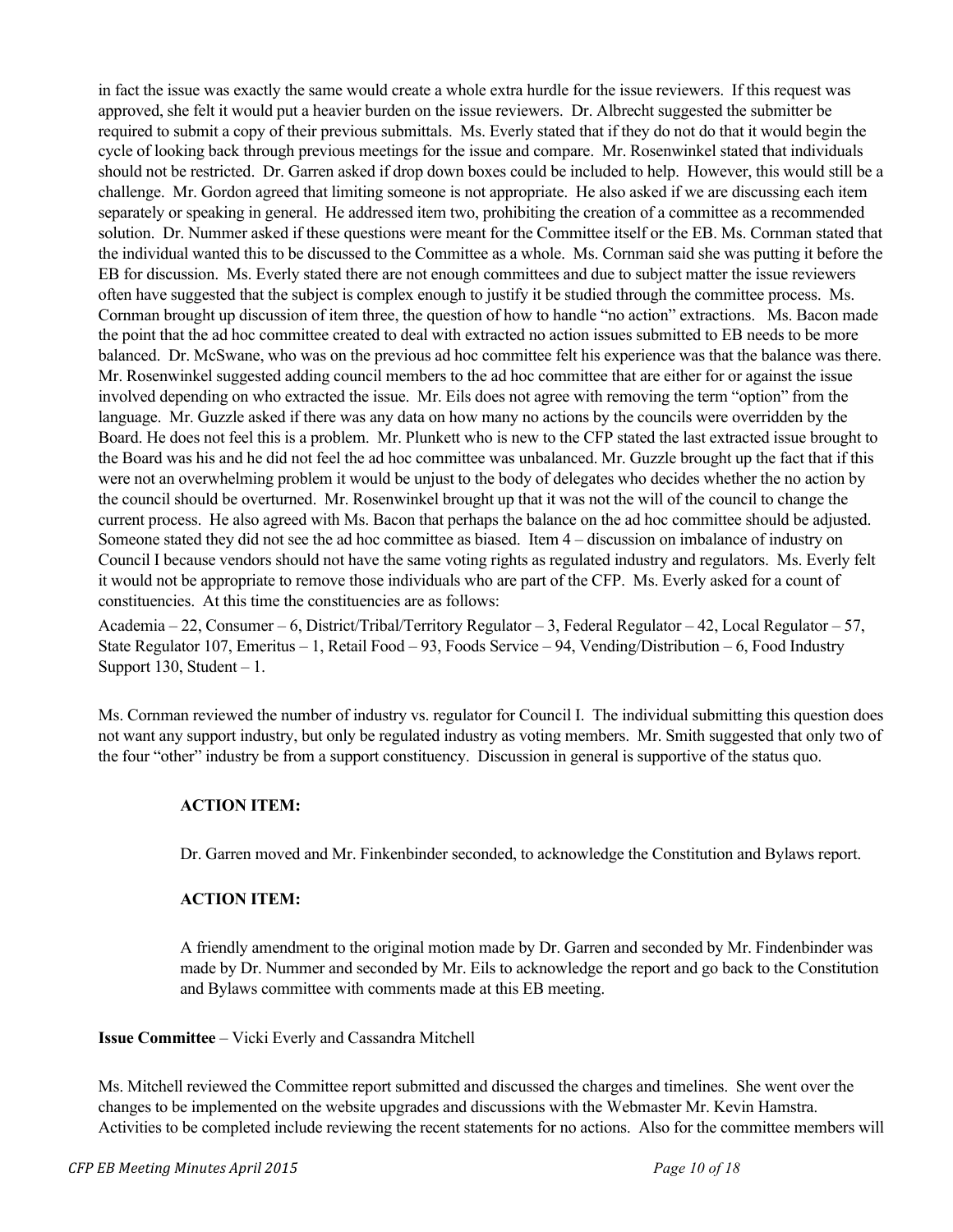be involved in assisting with beta testing. Additionally the new process will include updating the instructions for the program.

Mr. Levee asked if there were any questions. Mr. Nummer asked about the workload discussed and if there were any problems with accomplishing all the items in the report with respect to the upgraded system. Ms. Everly stated it would not be easily accomplished, but will be accomplished by the issue submittal deadlines. The improvements will not necessarily be seen by the submitters but will make the system work better. Ms. Everly stated a request not to throw away the old system until the new system is ready to go as a precaution. Any progress other than web related, will be brought to the August EB meeting. Mr. Gordon was concerned about the process of submitting and resubmitting issues and reports. He was commenting on problems such as punctuation etc. Ms. Everly went over how the timeline of review and clarification requests works i.e. troubleshooting. She stated the biggest challenge is when committees don't submit their work in December. She also stated that when the process is followed the system works well. She stated the biggest task coming up is for the committees to separate the content from supportive documents.

### **ACTION ITEM:**

A motion was made by Dr. Garren and seconded by Mr. Eils to acknowledge the Issue Committee report. Discussion: Dr. McSwane asked if the Issue Chairs planned on having a conference call like the one done last time again with council chairs and this time with committee chairs as well. Ms. Everly responded in the affirmative. Mr. Luker asked if there were any further discussion and hearing none asked for a vote. The vote was taken and the motion carried unanimously.

## **Program Committee** – Dr. Julie Albrecht

Dr. Albrecht brought forward the discussion. She stated the Committee met and brainstormed ideas. She stated she went back and read what was previously done in past biennial meetings. She did list some potential ideas and wanted the EB to comment. She asked for suggestions. Ms. Cornman suggested genome sequencing. Innovations, was the overall theme brought up. The Committee has not gone forward yet on the layout of how the presentation would go for the workshop. Mr. Nummer made a statement that he wanted everyone to be aware of the target audience with respect to science and perhaps to concentrate more on how the science is applied in practical experiences. Dr. Albrecht and Dr. Nummer are also working on recruiting speakers. Ms. Fletcher stated that looking at the subjects, as a regulator she can see a few items she really felt would be excellent. Dr. Garren mentioned food borne outbreaks would be good topic. Ms. Fletcher brought up the question of CEU's. Dr. McSwane responded that there are no for seeable problems for individuals that attend the training program to receive continuing education credit Dr. McSwane also mentioned application vs. theory on subject matter and relevancy to the audience is important. Dr. Albrecht brought up the subject of student discount. Mr. Guzzle mentioned the biennial meeting problem was recruiting students because it was close to finals. The question was asked about adequate meeting rooms. Dr. McSwane stated it was not an issue. Mr. Levee asked how we went from acknowledging the report to providing discounts for students. Laughter ensued. Ms. Everly stated we should be clear that we mean full-time students only qualify for the discount.

# **ACTION ITEM:**

Dr. Nummer made a motion and was seconded by Mr. Finkenbinder, for a full-time student to be given a discount for the workshop only. Mr. Luker asked for any discussion and hearing none a vote was taken. The motion carried unanimously.

### **ACTION ITEM:**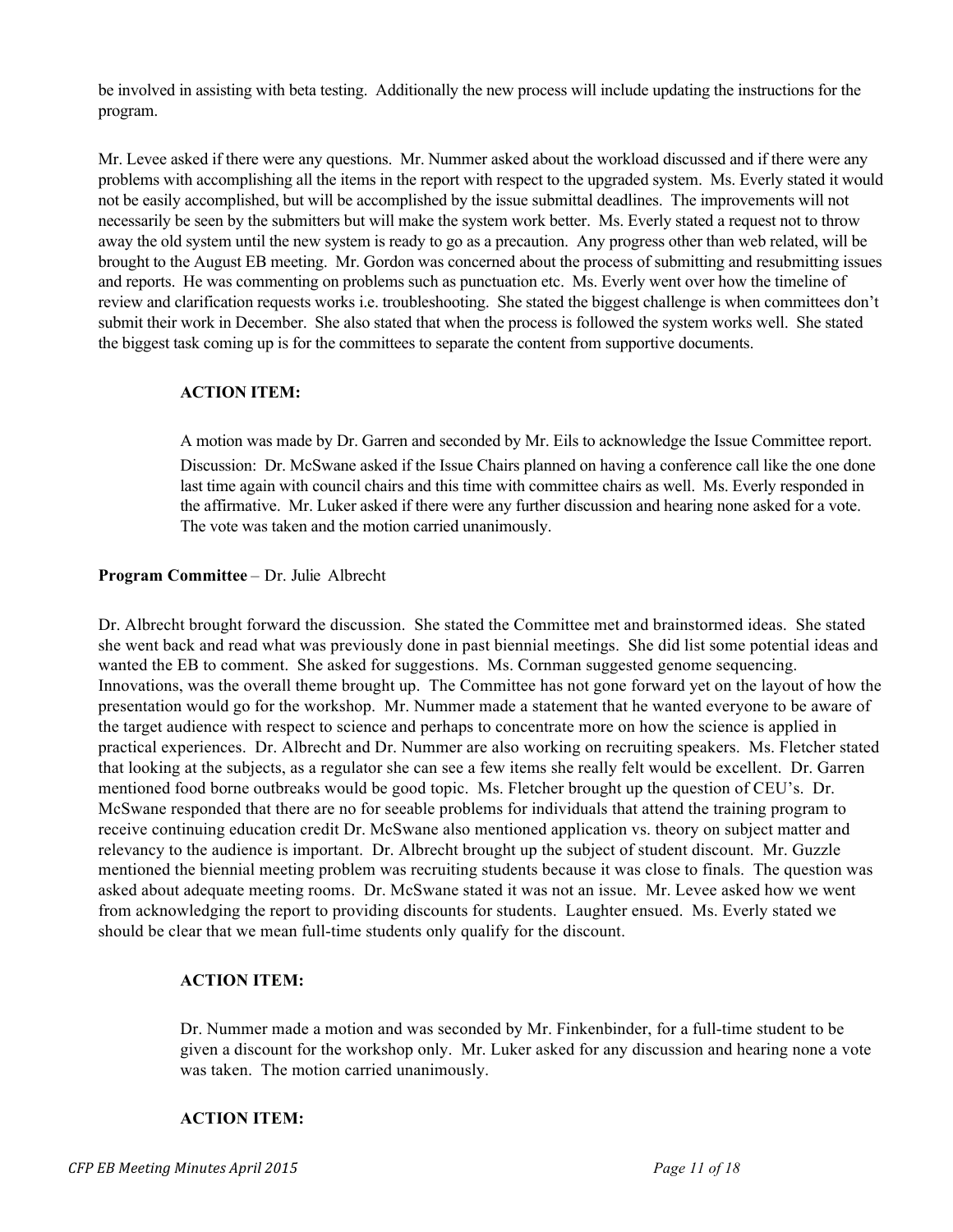A motion was made by Mr. Eils and seconded by Dr. Garren to acknowledge the Program Committee report. Mr. Luker asked if there was any discussion and hearing none he asked for a vote. A vote was taken and the motion carried unanimously.

The agenda items were taken out of order to allow for the presentation scheduled by Pragmatic on the Adobe Connect program.

Mr. Luker would entertain any comments before the demonstration begins. Dr. McSwane went over how to get on the proper URL for your device. He distributed a handout on the message about what can be done with Adobe Connect and what CFP would receive in return for the license fee etc. Dr. McSwane mentioned this platform was more economical to use than other programs such as WebPro. Other platforms were investigated but Adobe Connect seems to be the one that best meets the needs of CFP and its members.

## **Demonstration of Adobe Connect**

Mr. Michael McCreadie of Pragmatic gave the presentation. He went over the different features of the system including polling functions during a meeting. The question was asked as to whether iPads (and similar tablets) can be used with Adobe Connect. The answer was yes. He stated a pod could be created to download and share documents. However, it failed to work during the demonstration. He went on to demonstrate a note pod that can be sent via email. This can be handled for the user. Dr. McSwane brought up the incident in which a participant who participated in a meeting conducted using Adobe Connect failed to hang up their telephone in order to disconnect from the call properly. He stated there are two ways to prevent this from happening, one is to contact your audio conference provider so that all calls are disconnected (hung lines) or at the end of call press ## and this will disconnect all calls on Pragmatic. They stated Ms. Quam can call them and they will remove the charges for the aforementioned call. Dr. McSwane asked about training class size. The response was as many as you want or one on one. He mentioned as a Pragmatic customer you have access to their helpdesk. Dr. Garren asked if a training sesson could be recorded and then shared. He stated yes. Initial training package includes  $2 - 2$  hour training sessions.

Mr. Luker asked if there are any questions or comments. Dr. McSwane went over the original motion.

The original motion was: Mr. Finkenbinder made and Mr. Eils seconded the motion to approve the purchase of Adobe Connect for one year at a cost of approximately \$1250.00 which would include the license fee, registration of branded custom URL, full training and ongoing support.

Dr. McSwane suggested bringing the original motion to the table. Dr. Garren discussed that expenditures such as this a face-to-face was needed.

### **ACTION ITEM:**

Mr. Eils made a motion to take the original motion off the table and was seconded by Dr. Nummer.

Mr. Luker asked for discussion. Ms. Bacon asked if committee chairs could be included in training. Dr. McSwane suggested it be someone willing (volunteer) that is savvy on the system such as Ms. Quam. He added Ms. Hale would be a likely choice. He suggested all chairs are welcome and anyone interested. Any questions that are beyond the ability of staff or members would go to the Pragmatic staff. Ms. Quam brought up that only PDf, Powerpoint, Excel type documents, but not Word documents can be uploaded. It would have to be converted first. She mentioned Pragmatic does do a good job of training and helping. Mr. Nummer asked it other programs were used. Ms. Quam mentioned this is one of the programs that many government entities can use. Dr. McSwane mentioned one of the strengths of Adobe Connect was that it could be used on several platforms. Mr. Pippert was asked if there was money to pay for this and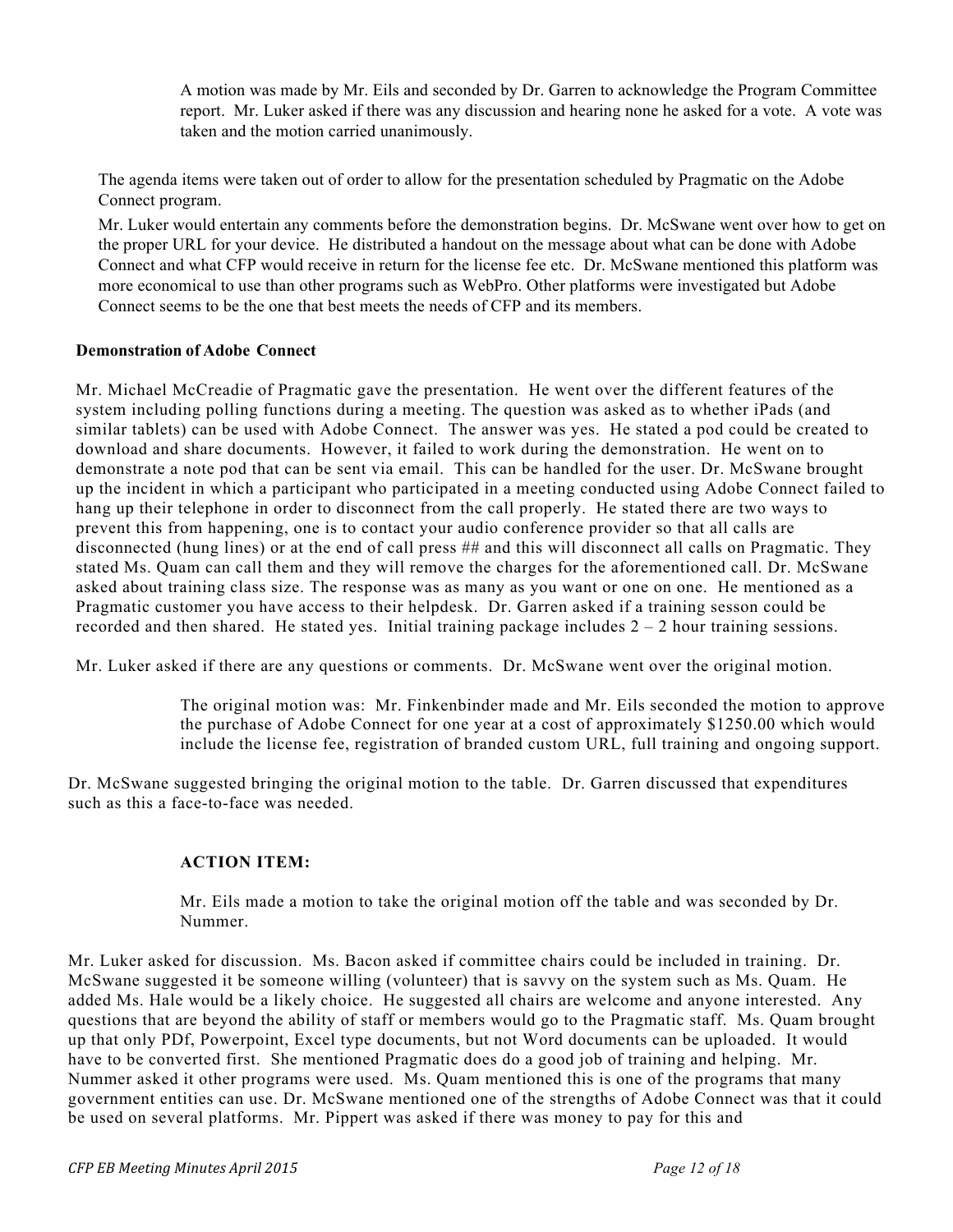Mr. Luker asked for a vote. A vote was taken and the motion carried unanimously.

# **ACTION ITEM:**

Mr. Finkenbinder made and Mr. Eils seconded the motion to approve the purchase of Adobe Connect for one year at a cost of approximately \$1250.00, which would include the license fee, registration of branded custom URL, full training and ongoing support. Mr. Luker asked for a vote on the motion. A vote was taken and the motion carried unanimously.

Mr. Luker brought forward the next item on the agenda.

### **Program Standards Committee** – David Lawrence

Mr. Lawrence discussed the progress report. He went over Issue 5 and Issue 3 charges. There were monthly meetings to address the charges. One charge was to look at Standard 4 and 7 at the request of the FDA and to make recommendations. The Committee has a deadline to be completed by end of July. The charge addressing cost benefit may have to be extended to next biennial meeting. Issue 3 concerning competency of inspector are these charges are progressing well. There have been some withdrawals from the Committee; therefore there is a request to the EB to approve the amended roster.

### **ACTION ITEM:**

Mr. Nummer made a motion and Ms. Steiner seconded, to acknowledge the Program Standards Committee report and changes to the roster. Discussion below. A vote was taken and the motion carried unanimously.

Discussion ensued as to an instructor being an academic. The Constitution and Bylaws defines an academic and it would not include someone who may be an instructor for IFPTI. Mr. Levee suggested we move on and vote on the report and the discussion of whether someone such as Mr. Read is considered an academic be left to the Committee to investigate. Ms. Quam stated individuals self select their constituency. Dr. McSwane mentioned if there were a question on the constituency chosen, the individual would be contacted. Mr. Nummer questioned as to whether we should approve the roster at this time. Ms. Everly mentioned we are technically acknowledging and not accepting the report.

Mr. Luker brought forward the next report.

### **Strategic Planning** – James Mack

Mr. Mack discussed the report and acknowledged the meetings and work done to date. The Committee met five times. He asked to look at appendix IA and IB of the report. Discussion ensued about the survey. The SWOT team asked to add a few questions. There was some disagreement between the two groups. However, by the next board meeting the issue will be resolved between both groups. The charge today is to look at the navigator program IA revised version. Ms. Fletcher discussed the work done. She discussed her conversation with Ms. Nutt in regards as to who could be a navigator. A list would be created and be sent out. A method to identify first time attendees was discussed. She brought up the use of ribbons to identify attendees and navigators. She also discussed some of the items that were brought up earlier in this meeting. See IA revised.

### **ACTION ITEM:**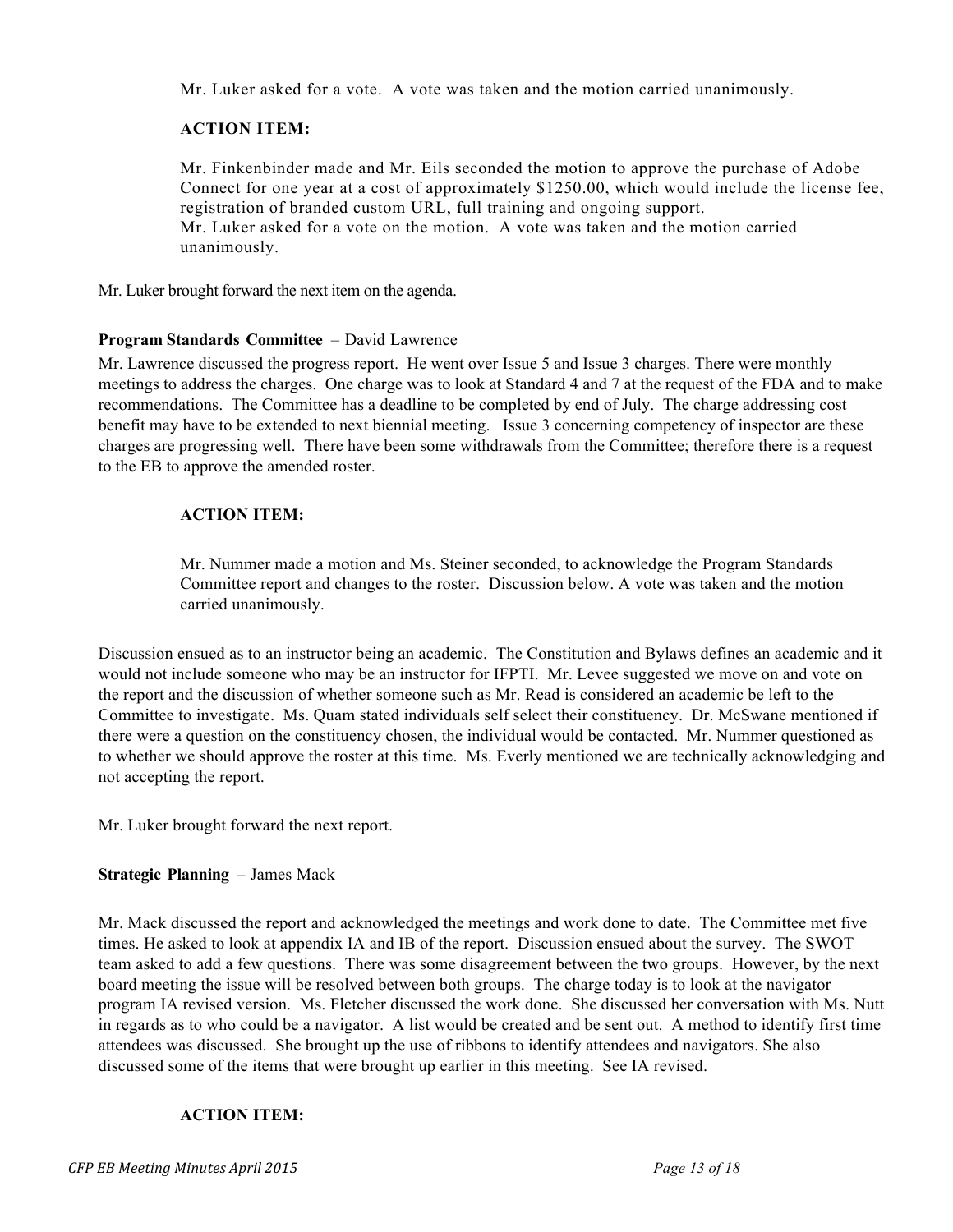Ms. Bacon made a motion and Dr. Garren seconded, to acknowledge the Strategic Planning Committee report. Discussion. A comment was made on survey Number 11. A vote was taken and the motion carried unanimously.

Mr. Levee mentioned that the new position description for the Program Standards Committee would be moved to new business.

## **Special Committee Reports:**

2016 Local Arrangements Committee – Patrick Guzzle and Jodi Callister Mr. Guzzle deferred to Ms. Callister. She stated the next EB meeting in August would provide a written report. She mentioned that they are happy to be part of the 2016 biennial meeting in Boise. The committee has had a good response from industry and regulatory to make the conference successful. Sponsors are responding well already. She also provided information on transportation opportunities and will be working with participation from universities for assistance as scribes and runners.

Dr. McSwane has two concerns relating to the 2016 meeting. The first concern has to do with space. In Orlando a decision was made that the state and local would meet together. Ms. Whiting brought up that some discussion was had that several locals did not want to be part of the state meeting. He suggested he give Ms. Whiting a list in order to poll the locals and state as to whether they want to be separated out. Dr. McSwane suggested "sleeping on it" and getting back to him. Dr. McSwane stated it had to be done sooner rather than later (within 60 days.)

The second concern is what is needed for the regional meetings. He is concerned about how much space is needed in order for regions to meet if needed and how long they would need the room. Dr. McSwane is unclear at to how the regions function during the biennial meeting with respect to meeting which night, how often and what space is needed. Ms. Everly asked Dr. McSwane if he had an electronic version of the program book (agenda) from the 2014 book.

## **ACTION ITEM:**

Ms. Gaither moved to recess and Mr. Eils seconded. A vote was taken and the motion carried unanimously.

April 22, Wednesday 8:30AM

Dr. McSwane passed around the position description for the Program Standards Committee. Mr. Lawrence discussed the process he used to develop the position description. He read the bulleted items. Mr. Levee asked it there was a motion. Ms.

### **ACTION ITEM:**

Ms. Mitchell moved to discuss the Program Standards Committee position description and the motion was seconded by Mr. Finkenbinder.

Discussion: Mr. Gordon asked if under bullet number 4, the language in the C&B could be referenced for clarification purposes (Article XV Section 9.) Dr. McSwane asked if there are any problems getting industry representation on the Committee. Mr. Lawrence discussed the Issue 3 charges with respect to balance on the committee. Ms. Cornman asked if this position would report only to the EB and/or Council II. She was asking if perhaps this information should be captured in the position description. Ms. Everly clarified that this Committee reports to the ED rather than the Council Chair regarding issue review and processing of preliminary paperwork. The only thing Council II does is deal with the issues at Council deliberations. Mr. Luker asked Mr. Lawrence if he was ok with the requested changes. Mr. Lawrence he would make the necessary changes.

Mr. Levee asked if we needed a friendly amendment to the motion.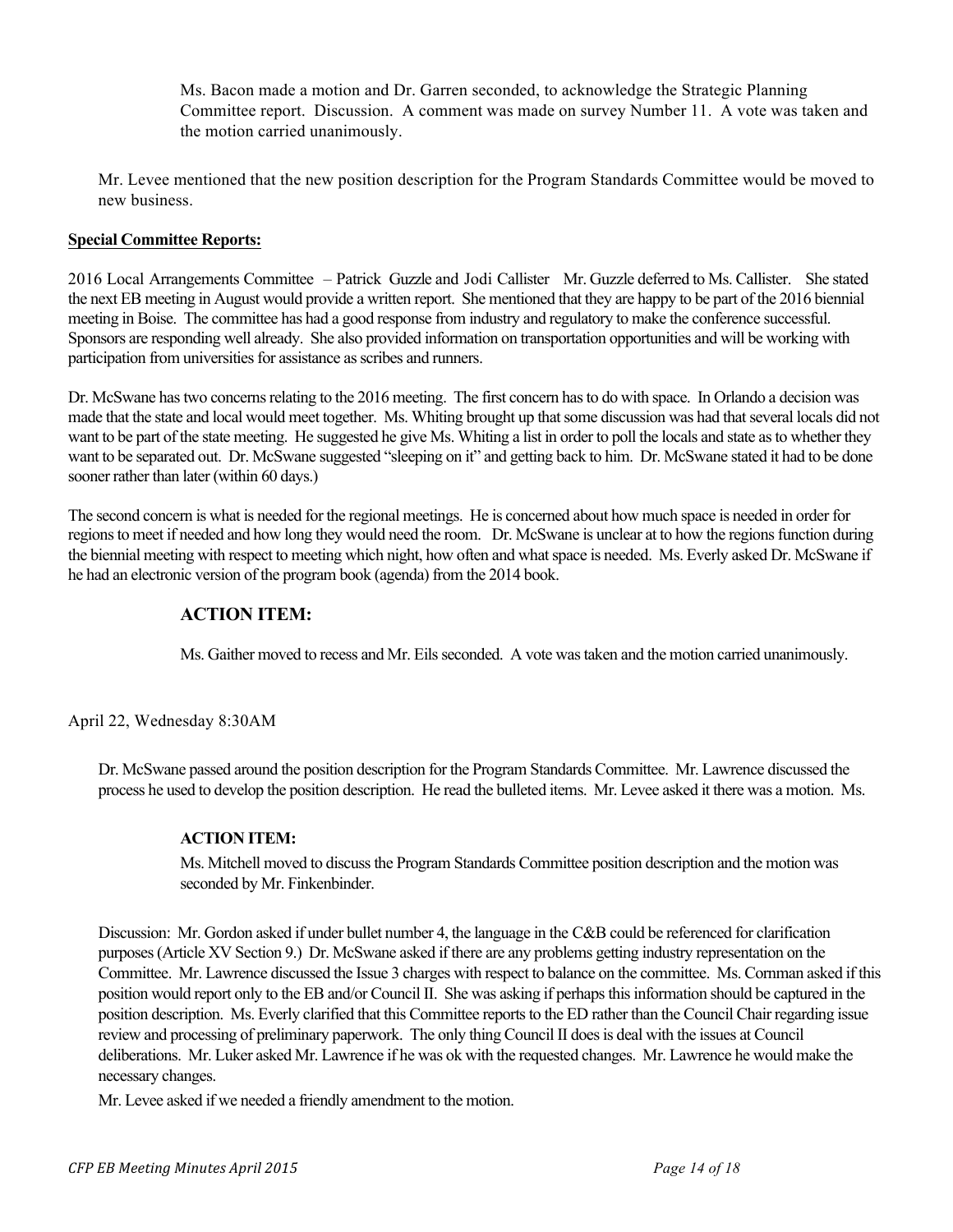### **ACTION ITEM:**

Ms. Mitchell moved and Mr. Finkenbinder seconded, that we accept the Program Standards Position Description with the change to bullet Number 4 concerning the membership of the Committee. No further discussion. A vote was taken and the motion carried unanimously.

#### Mr. Luker brought forward the **Financial Study Committee** – Donna Garren

Ms. Garren discussed the makeup and purpose of the ad hoc committee. The report was distributed during the meeting. She stated the Conference Chair and Vice Chair tasked her to study the issue of the financial health of the CFP. Recommendations were discussed such as Item 1, the formation of this ad hoc committee to a standing committee. Item 2, Critical analysis and evaluation of sources of income, which involved looking at the history of the CFP resources, Item 3, the cost of the membership and the possibility of increasing it. Item 4, going to a two year cycle rather than one and a review of all eight items listed in the report. Ms. Garren stated the Mr. Pippert was creating a sample of what a 2-year budget would look like. She mentioned the role of the LAC as far as rollover of funds. Sustaining sponsorships were discussed because many companies would find it easier to budget the funds on a yearly basis. Several board members reiterated the importance of this and the need to have such a committee. Dr. Garren stated the IAFP has sustaining memberships. Mr. Luker asked to table the discussion because Ms. Kramer was on the phone to discuss the Sponsorship Committee report. Discussion continued regarding how the CFP can increase revenue. Ms. Everly asked what would it mean to be a sustaining member. Dr. McSwane brought up the funding from NAACHO last biennial meeting benefited CFP because it was part of a grant for the program standards. This was an example of funding provided. He mentioned that it would be good to let NAACHO know. Ms. Mitchell stated that their agency used this money to attend meetings such as NEHA and CFP. Mr. Smith mentioned that FDA is getting better at getting funding to the Local Health Department's. Dr. McSwane asked Ms. Delea if there is a list of those that get funds from CDC for attending meetings such as CFP that he can get. She said she could provide him with this information. She mentioned that as long as you don't apply for the same thing for FDA and CDC monies the CFP could receive monies from the CDC as well. She also mentioned there are cooperative agreement grants that have been provided to regulators. Mr. Guzzle asked if it was possible to get some sort of an agenda in advance for regulators to prepare their request in a timely manner to attend the biennial meeting. Ms. Everly suggested a preliminary draft agenda on our website. We should include or fees etc.

### **ACTION ITEM:**

Mr. Guzzle moved and Mr. Rosenwinkel seconded, to acknowledge the Finance Committee report and to have the ad hoc Finance Committee provide a proposal to describe function, structure and charges to create the Committee as a standing committee by the August EB meeting. Discussion: Ms. Quam asked if it should be a subcommittee? Ms. Everly stated that creating a standing committee with the members being EB members might address Ms. Quam's concerns. A vote was taken and the motion carried unanimously.

### **Sponsorship Committee - Ms. Kramer**

Ms. Kramer reviewed how much the sponsorship committee has raised in funds from the 2006 biennial meeting up until the last biennial meeting indicating in the last eight years has had an increase of over \$100,000. It was decided to keep the sponsorship levels the same for the upcoming biennial meeting because they felt that raising the levels might have a negative impact. She requested comments from the EB about this proposal. Mr. Luker asked if there were any question, however there were none. Mr. Eils asked if Ms. Kramer could work on what a sustaining membership would entail and submit a proposal to the EB. Mr. Luker asked could they have something prepared for the August EB meeting. Ms. Krammer said yes. Would there be added benefit to the industry, increasing donations?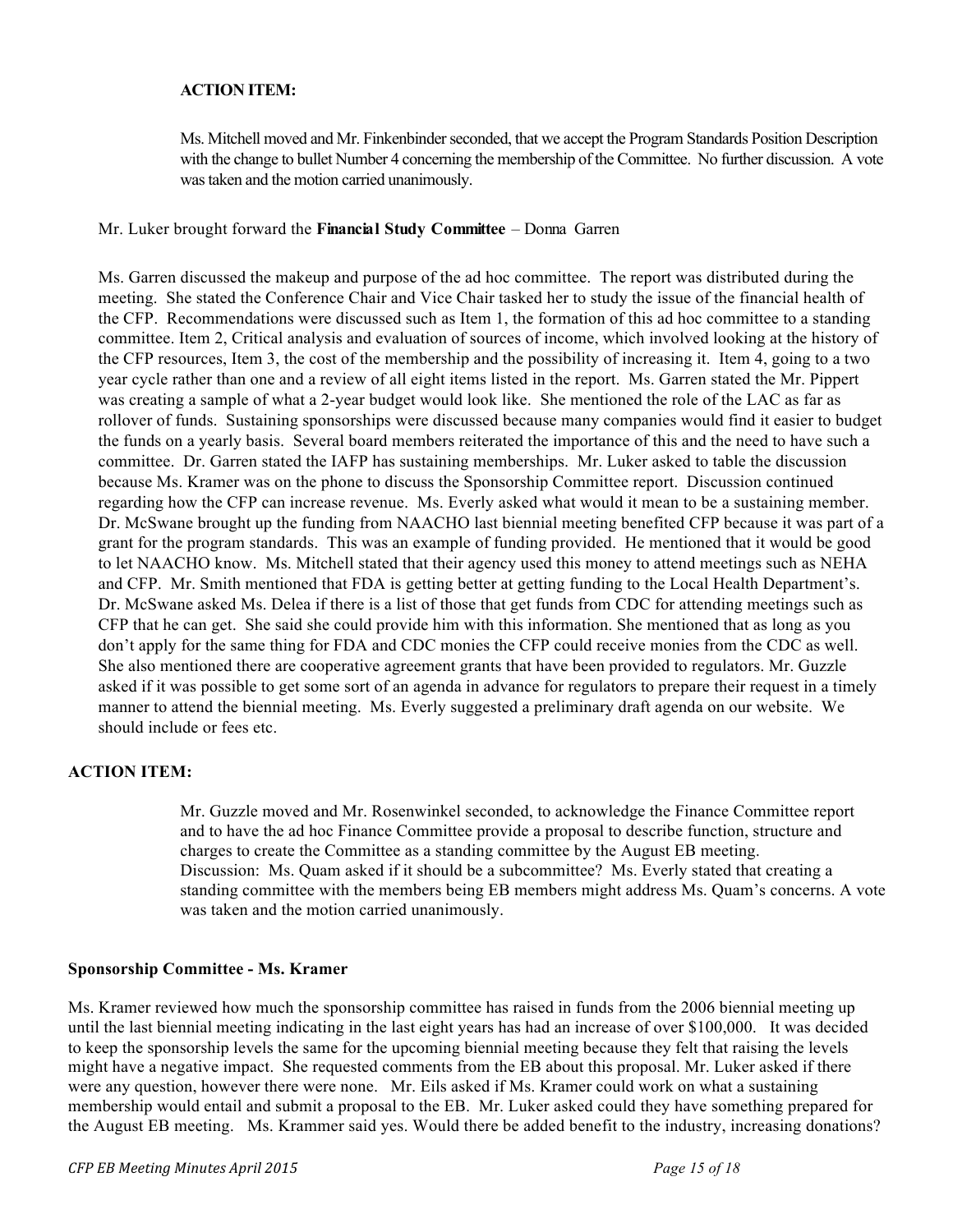Dr. Nummer asked what would the companies get for their money? It was asked about what could they sponsor for example pay for Pragmatic? Dr. Garren mentioned this would take more time i.e. selling. Dr. McSwane discussed that it is great to discuss how to increase revenue for the CFP but we must maintain neutrality. Mr. Luker asked Ms. Kramer is she had any questions.

## **ACTION ITEM:**

Ms. Bacon made a motion and Mr. Eils seconded, that the Sponsorship Committee report be acknowledged and that maintaining the current sponsorship levels be accepted.

Discussion ensued about sustaining sponsorship monies on a yearly level rather than every two years. Mr. Luker asked Ms. Kramer to look at methods for a sustaining membership. Discussion as to what it would mean to go to a sustaining membership with respect to monies collected. Would it increase the overall donations? A vote was taken and the motion carried unanimously.

### **Food Protection Manager Certification** – Jeff Hawley/ Christine Hollenbeck

Mr. Hawley discussed the Committee's progress. First, he discussed the continuing work on the Standards, mostly minor changes. The second charge regarding security issues was addressed by working with ANSI, Dr. Ford, on security data. Dr. Ford worked with a baseline and discussed additional tools to improve security. Dr. Ford compared the data. He found a decrease in cheating among administrators. Mailing problems went down, but may not go down much more. Mr. Hawley stated there was an increase in issues with quality control, but this could be due to detection methods increasing as well (see report.) All providers currently have QA methods installed. ANSI is satisfied with the changes. The bottom line is that the measures taken have shown the system is working. The Committee is still looking at ISO 17024 and the work is still ongoing. A couple of changes in roster have already been approved by the EB.

### **ACTION ITEM:**

Mr. Rosenwinkel moved and Ms. Mitchell seconded to acknowledge the report. There was no discussion. A vote was taken and the motion carried unanimously.

# **ACTION ITEM:**

A motion was made by Dr. Garren and seconded by Mr. Finkenbinder to acknowledge the report. A vote was taken and the motion carried unanimously.

### **Audit** – Angela Nardone

Angela discussed the audit report for 2014 calendar year. One of the things that became a byproduct of report was to put in protocols to create structure for the Committee and to assure no loss of records. Also, reviewing 2013 that has outstanding records. Recommendations are to improve the process. One of recommendations to include full financial statements for yearly review and adding full financial statements along with the quarterly review, at the end of the year. Eric requested guidance on full financial report.

### **ACTION ITEM:**

Mr. Luker entertained a motion to acknowledge the report. Ms. Mitchell moved and Ms. Fletcher seconded the motion to acknowledge the Audit Committee report. No discussion. A vote was taken and the motion carried unanimously.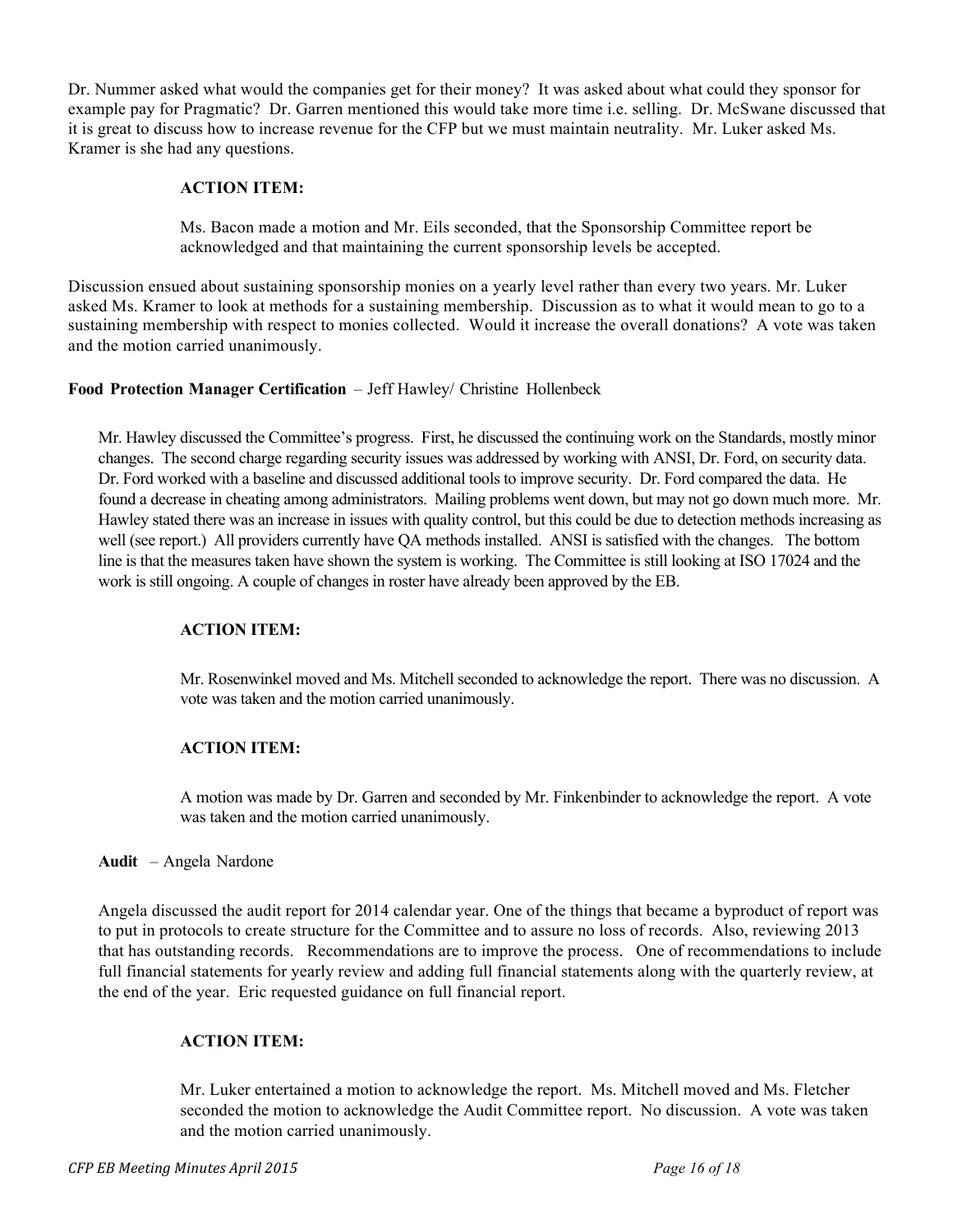#### Break for tour and lunch

Tour of 2016 biennial meeting facilities, hotels and downtown Boise Conducted by Lisa Edens (Boise Convention and Visitors Bureau) – 10:00 a.m. – noon

### **ANSI/CFP Certification Committee** (ACAC) – Lee Cornman

Ms. Cornman mentioned that this is her last term and Mr. Roger Hancock will be replacing her. There was a meeting held last fall. ANSI continued accreditations for three of the providers. Prometric is in the process of finalizing their continued accreditation. There were some issues with remote online proctoring. It is the way the standards are written. The standard prohibits this; therefore this issue needs to be considered further.

#### **ACTION ITEM:**

Mr. Eils moved and Mr. Finkenbinder seconded to acknowledge the ACAC report. A vote was taken and the motion carried unanimously.

### **Federal Agency Reports**

FDA – Kevin Smith Mr. Smith provided a PowerPoint presentation of the FDA report that is attached to this report. Kevin announced that he will soon be moving into a Senior Advisor position within CFSAN and that a search for his replacement as Director of the Retail Food Protection Staff is underway. He shared that ORA is undergoing realignment and that the current proposal is to shift most Regional Staff, including the retail food specialists to a headquarters component while retaining their geographic locations. Realignment is targeted for FY2017. The Supplement to the Food Code will be coming out next month. Program Standards as of fiscal year - 638 enrolled.

USDA – William Shaw, Jr. Mr. Shaw provided a Powerpoint presentation of the USDA report, which is attached to this report. He discussed what is of interest to the retail arena. Guidance is not required to go through a comment period, but once posted, it is available for use. Close to posting final rules at this time. By law intact beef intended to be used intact is not considered adulterated with STEC see slide 13. It will be important to manufacturer and end consumer to be aware that intended use is part of the equation with respect to what is considered adulterated.

CDC – Kristin Delea – Ms. Delea will provide bullet points and attachments with this report. Center of excellence has been completed and implemented. Ms. Delea said she will be leaving the EB and will be replaced by Mr. Vince Radke.

#### **New Business**

Do Rightly App for managing crisis in retail food establishments – Dr. McSwane discussed the application created named Do Rightly. This application addresses crisis management on food safety issues in restaurants, however they are planning to include other retail constituencies. Ms. Quam brought up the issue of a "for profit" using our information. Dr. Garren questioned whether there are any legal concerns. Limit our liability. Ms. Everly suggested Dr. Garren look at language with respect to legal issues on all documents available to interested parties, and the copyright statement on our website.

### **ACTION ITEM:**

Dr. Nummer made a motion seconded by Mr. Rosenwinkel, not act on the Do Rightly Application until Dr. Garren's Committee looks at it, but to respond to this company and direct the Executive Director to provide a written response. A vote was taken and the motion carried unanimously.

Response language to Do Rightly\*